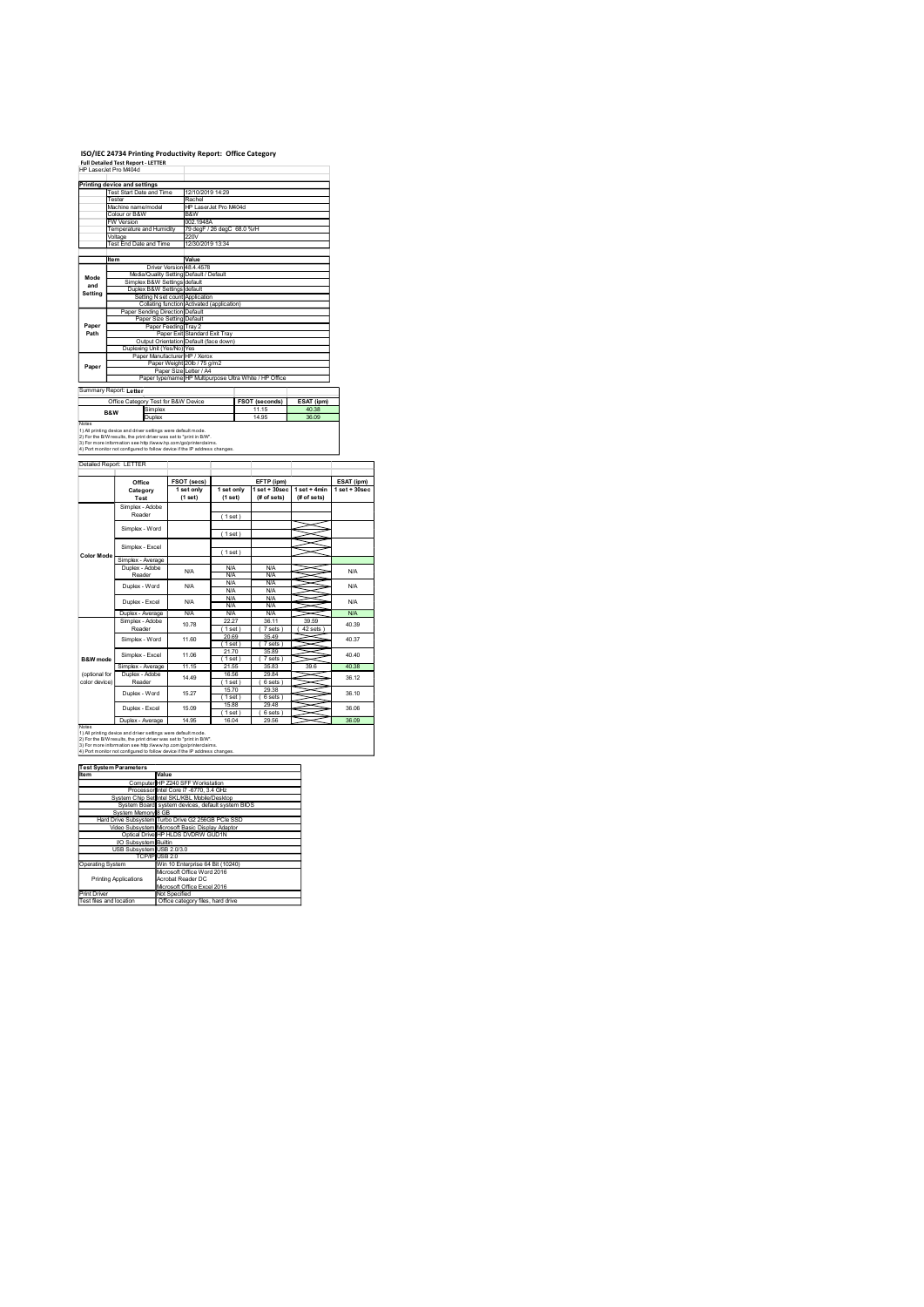# ISO/IEC 24734 Printing Productivity Report: Office Category

|                                | ISO/IEC 24734 Printing Productivity Report: Office Category                                                                                                                                                                                                                           |                                                                                                                                           |                                                                                      |                                                      |                                              |                         |
|--------------------------------|---------------------------------------------------------------------------------------------------------------------------------------------------------------------------------------------------------------------------------------------------------------------------------------|-------------------------------------------------------------------------------------------------------------------------------------------|--------------------------------------------------------------------------------------|------------------------------------------------------|----------------------------------------------|-------------------------|
|                                |                                                                                                                                                                                                                                                                                       |                                                                                                                                           |                                                                                      |                                                      |                                              |                         |
|                                |                                                                                                                                                                                                                                                                                       |                                                                                                                                           |                                                                                      |                                                      |                                              |                         |
|                                |                                                                                                                                                                                                                                                                                       |                                                                                                                                           |                                                                                      |                                                      |                                              |                         |
|                                |                                                                                                                                                                                                                                                                                       |                                                                                                                                           |                                                                                      |                                                      |                                              |                         |
|                                |                                                                                                                                                                                                                                                                                       |                                                                                                                                           |                                                                                      |                                                      |                                              |                         |
|                                |                                                                                                                                                                                                                                                                                       |                                                                                                                                           |                                                                                      |                                                      |                                              |                         |
|                                |                                                                                                                                                                                                                                                                                       |                                                                                                                                           |                                                                                      |                                                      |                                              |                         |
|                                |                                                                                                                                                                                                                                                                                       |                                                                                                                                           |                                                                                      |                                                      |                                              |                         |
|                                | Full Detailed Test Report - A4<br>HP LaserJet Pro M404d<br>Printing device and settings                                                                                                                                                                                               |                                                                                                                                           |                                                                                      |                                                      |                                              |                         |
|                                | Test Start Date and Time<br>Tester<br>Machine name/model<br>Colour or B&W<br><b>W</b> Version<br>Temperature and Humidity                                                                                                                                                             | Rachel<br>B&W                                                                                                                             | 12/10/2019 14:29<br>HP LaserJet Pro M404d<br>002.1948A<br>79 degF / 26 degC 68.0 %rH |                                                      |                                              |                         |
|                                | Voltage<br>Test End Date and Time<br>ltem                                                                                                                                                                                                                                             | 220V<br>Value<br>Driver Version 48.4.4578                                                                                                 | 12/30/2019 13:34                                                                     |                                                      |                                              |                         |
| Mode<br>and<br>Setting         |                                                                                                                                                                                                                                                                                       | Media/Quality Setting Default / Default<br>Simplex B&W Settings default<br>Duplex B&W Settings default<br>Setting N set count Application | Collating function Activated (application)                                           |                                                      |                                              |                         |
| Paper<br>Path                  |                                                                                                                                                                                                                                                                                       | Paper Sending Direction Default<br>Paper Size Setting Default<br>Paper Feeding Tray 2                                                     | Paper Exit Standard Exit Tray<br>Output Orientation Default (face down)              |                                                      |                                              |                         |
| Paper                          |                                                                                                                                                                                                                                                                                       | Duplexing Unit (Yes/No) Yes<br>Paper Manufacturer HP / Xerox<br>Paper Weight 20lb / 75 g/m2                                               | Paper Size Letter / A4<br>Paper type/name HP Multipurpose Ultra White / HP Office    |                                                      |                                              |                         |
|                                | Summary Report: A4<br>Office Category Test for B&W Device<br>Simplex<br>B&W<br>Duplex                                                                                                                                                                                                 |                                                                                                                                           |                                                                                      | FSOT (seconds)<br>11.58<br>15.30                     | ESAT (ipm)<br>38.36<br>34.67                 |                         |
| Notes                          | 1) All printing device and driver settings were default mode.<br>2) For the B/W results, the print driver was set to "print in B/W".<br>3) For more information see http://www.hp.com/go/printerclaims.<br>4) Port monitor not configured to follow device if the IP address changes. |                                                                                                                                           |                                                                                      |                                                      |                                              |                         |
|                                | Detailed Report: A4<br>Office                                                                                                                                                                                                                                                         | <b>FSOT (secs)</b><br>1 set only                                                                                                          | 1 set only                                                                           | EFTP (ipm)                                           | 1 set + 30sec   1 set + 4min   1 set + 30sec |                         |
|                                | Category<br>Test<br>Simplex - Adobe<br>Reader                                                                                                                                                                                                                                         | (1 set)                                                                                                                                   | (1 set)<br>(1 set)                                                                   | (# of sets)                                          | $#$ of sets)                                 |                         |
| Colour<br>Mode                 | Simplex - Word<br>Simplex - Excel<br>Simplex - Average                                                                                                                                                                                                                                |                                                                                                                                           | (1 set)<br>(1 set)                                                                   |                                                      |                                              |                         |
|                                | Duplex - Adobe<br>Reader<br>Duplex - Word                                                                                                                                                                                                                                             | <b>N/A</b><br><b>N/A</b>                                                                                                                  | <b>N/A</b><br><b>N/A</b><br><b>N/A</b><br><b>N/A</b>                                 | <b>N/A</b><br><b>N/A</b><br><b>N/A</b><br><b>N/A</b> |                                              |                         |
|                                | Duplex - Excel<br>Duplex - Average<br>Simplex - Adobe<br>Reader                                                                                                                                                                                                                       | <b>N/A</b><br><b>N/A</b><br>11.10                                                                                                         | <b>N/A</b><br>N/A<br><b>N/A</b><br>21.62<br>(1 set)                                  | N/A<br>N/A<br><b>N/A</b><br>33.91<br>(6 sets)        | X<br>37.60<br>(40 sets)                      |                         |
| B&W mode                       | Simplex - Word<br>Simplex - Excel<br>Simplex - Average                                                                                                                                                                                                                                | 12.21<br>11.41<br>11.6                                                                                                                    | 19.65<br>(1 set)<br>21.03<br>(1 set)<br>20.76                                        | 32.87<br>(6 sets)<br>33.60<br>(6 sets)<br>33.46      | ≂<br>∍<br>X<br>∍<br>~<br>~<br>37.6           | 38.36<br>38.36<br>38.36 |
| (optional for<br>color device) | Duplex - Adobe<br>Reader<br>Duplex - Word                                                                                                                                                                                                                                             | 14.79<br>15.77                                                                                                                            | 16.22<br>(1 set)<br>15.20<br>(1 set)<br>15.64                                        | 28.76<br>(6 sets)<br>28.26<br>(6 sets)<br>28.50      | $\tilde{}$<br>~<br>∍                         | 34.68<br>34.68          |
| Notes                          | Duplex - Excel<br>Duplex - Average<br>1) All printing device and driver settings were default mode.<br>2) For the B/W results, the print driver was set to "print in B/W".                                                                                                            | 15.33<br>15.3                                                                                                                             | (1 set)<br>15.68                                                                     | (6 sets)<br>28.50                                    |                                              | 34.66<br>34.67          |
|                                | 3) For more information see http://www.hp.com/go/printerclaims.<br>4) Port monitor not configured to follow device if the IP address changes.<br><b>Test System Parameters</b>                                                                                                        | Value                                                                                                                                     |                                                                                      |                                                      |                                              |                         |
|                                |                                                                                                                                                                                                                                                                                       | Computer HP Z240 SFF Workstation<br>Processor Intel Core i7 -6770, 3.4 GHz                                                                |                                                                                      |                                                      |                                              |                         |
| Item                           | System Chip Set Intel SKL/KBL Mobile/Desktop<br>System Board system devices, default system BIOS                                                                                                                                                                                      |                                                                                                                                           |                                                                                      |                                                      |                                              |                         |
|                                | System Memory 8 GB<br>Hard Drive Subsystem Turbo Drive G2 256GB PCIe SSD<br>Video Subsystem Microsoft Basic Display Adaptor                                                                                                                                                           | Optical Drive HP HLDS DVDRW GUD1N                                                                                                         |                                                                                      |                                                      |                                              |                         |
|                                | VO Subsystem Builtin<br>USB Subsystem USB 2.0/3.0<br>Operating System<br><b>Printing Applications</b>                                                                                                                                                                                 | TCP/IP USB 2.0<br>Microsoft Office Word 2016<br>Acrobat Reader DC                                                                         | Win 10 Enterprise 64 Bit (10240)                                                     |                                                      |                                              |                         |
|                                | Print Driver<br>Test files and location                                                                                                                                                                                                                                               | Microsoft Office Excel 2016<br>Not Specified                                                                                              | Office category files, hard drive                                                    |                                                      |                                              |                         |
|                                |                                                                                                                                                                                                                                                                                       |                                                                                                                                           |                                                                                      |                                                      |                                              |                         |

| iest System Parameters      |                                                    |
|-----------------------------|----------------------------------------------------|
| Item                        | Value                                              |
|                             | Computer HP Z240 SFF Workstation                   |
|                             | Processor Intel Core i7 -6770, 3.4 GHz             |
|                             | System Chip Set Intel SKL/KBL Mobile/Desktop       |
|                             | System Board system devices, default system BIOS   |
| System Memory 8 GB          |                                                    |
|                             | Hard Drive Subsystem Turbo Drive G2 256GB PCle SSD |
|                             | Video Subsystem Microsoft Basic Display Adaptor    |
|                             | Optical Drive HP HLDS DVDRW GUD1N                  |
| <b>VO Subsystem Builtin</b> |                                                    |
| USB Subsystem USB 2.0/3.0   |                                                    |
|                             | TCP/IPIUSB 2.0                                     |
| <b>Operating System</b>     | Win 10 Enterprise 64 Bit (10240)                   |
|                             | Microsoft Office Word 2016                         |
| Printing Applications       | Acrobat Reader DC                                  |
|                             | Microsoft Office Excel 2016                        |
| Print Driver                | Not Specified                                      |
|                             |                                                    |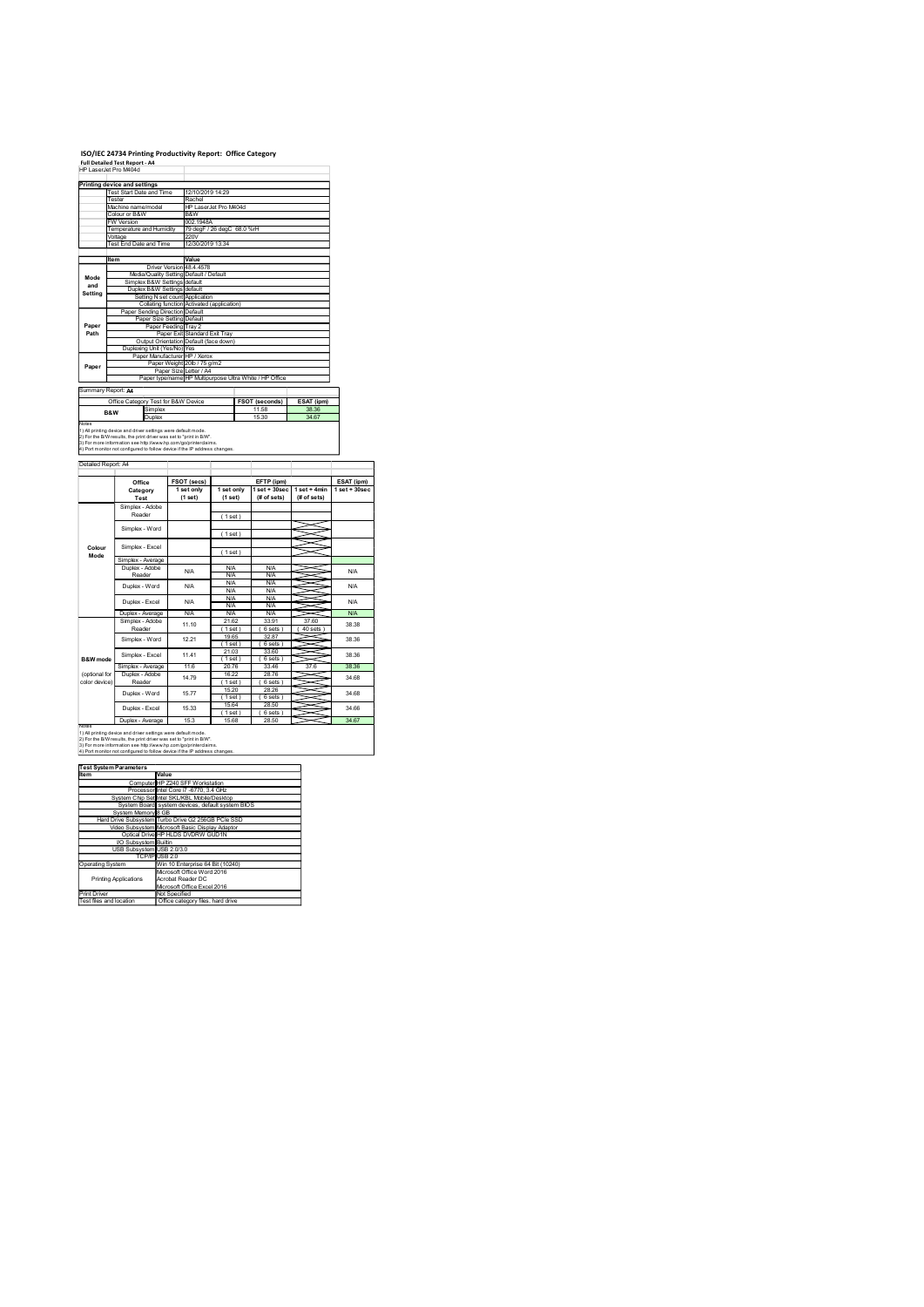### ISO/IEC 24734 Printing Productivity Report: Office Category Feature Performance Full Report - Office Feature Performance Test

|             | ISO/IEC 24734 Printing Productivity Report: Office Category                                |                                                                                   |                    |                               |                                      |
|-------------|--------------------------------------------------------------------------------------------|-----------------------------------------------------------------------------------|--------------------|-------------------------------|--------------------------------------|
|             | Feature Performance Full Report - Office Feature Performance Test<br>HP LaserJet Pro M404d |                                                                                   |                    |                               |                                      |
|             |                                                                                            |                                                                                   |                    |                               |                                      |
|             |                                                                                            |                                                                                   |                    |                               |                                      |
|             | Printing device and settings<br><b>Test Start Date and Time</b>                            | 12/10/2019 14:29                                                                  |                    |                               |                                      |
|             | Tester<br>Machine name/model                                                               | Rachel<br>HP LaserJet Pro M404d                                                   |                    |                               |                                      |
|             | Colour or B&W<br><b>FW Version</b>                                                         | B&W<br>002.1948A                                                                  |                    |                               |                                      |
|             | Temperature and Humidity                                                                   | 79 degF / 26 degC 68.0 %rH                                                        |                    |                               |                                      |
|             | Voltage<br>Test End Date and Time                                                          | 220V<br>12/30/2019 13:34                                                          |                    |                               |                                      |
|             | Item                                                                                       | Value                                                                             |                    |                               |                                      |
|             | Driver Version 48.4.4578<br>Media/Quality Setting Default / Default                        |                                                                                   |                    |                               |                                      |
| Mode<br>and | Simplex B&W Settings default                                                               |                                                                                   |                    |                               |                                      |
| Setting     | Duplex B&W Settings default<br>Setting N set count Application                             |                                                                                   |                    |                               |                                      |
|             | Paper Sending Direction Default                                                            | Collating function Activated (application)                                        |                    |                               |                                      |
| Paper       | Paper Size Setting Default                                                                 |                                                                                   |                    |                               |                                      |
| Path        | Paper Feeding Tray 2                                                                       | Paper Exit Standard Exit Tray                                                     |                    |                               |                                      |
|             | Duplexing Unit (Yes/No) Yes                                                                | Output Orientation Default (face down)                                            |                    |                               |                                      |
|             | Paper Manufacturer HP / Xerox                                                              | Paper Weight 20lb / 75 g/m2                                                       |                    |                               |                                      |
| Paper       |                                                                                            | Paper Size Letter / A4<br>Paper type/name HP Multipurpose Ultra White / HP Office |                    |                               |                                      |
|             |                                                                                            |                                                                                   |                    |                               |                                      |
|             |                                                                                            | ISO Print Productivity Report: Feature Performance Test Summary                   |                    |                               |                                      |
|             |                                                                                            | <b>Printing Modes</b>                                                             |                    |                               | Feature Performance Ratio            |
|             |                                                                                            | (Feature Adobe Reader - Office test file)                                         |                    | FSOT (base)<br>FSOT (feature) | <b>ESAT</b> (feature)<br>ESAT (base) |
|             | A5, Landscape Feed, Simplex, Colour                                                        |                                                                                   | Simplex            |                               |                                      |
|             | A5, Portrait Feed, Simplex, Colour<br>Legal, Simplex, Colour                               |                                                                                   | Simplex<br>Simplex |                               |                                      |

| ISO Print Productivity Report: Feature Performance Test Summary |
|-----------------------------------------------------------------|
|-----------------------------------------------------------------|

|             | ISO/IEC 24734 Printing Productivity Report: Office Category<br>Feature Performance Full Report - Office Feature Performance Test                                                                                                                                                 |                                                                                            |                    |                |                           |
|-------------|----------------------------------------------------------------------------------------------------------------------------------------------------------------------------------------------------------------------------------------------------------------------------------|--------------------------------------------------------------------------------------------|--------------------|----------------|---------------------------|
|             | HP LaserJet Pro M404d                                                                                                                                                                                                                                                            |                                                                                            |                    |                |                           |
|             | Printing device and settings                                                                                                                                                                                                                                                     |                                                                                            |                    |                |                           |
|             | Test Start Date and Time<br>12/10/2019 14:29                                                                                                                                                                                                                                     |                                                                                            |                    |                |                           |
|             | Tester<br>Rachel<br>Machine name/model                                                                                                                                                                                                                                           | HP LaserJet Pro M404d                                                                      |                    |                |                           |
|             | Colour or B&W                                                                                                                                                                                                                                                                    | B&W<br>002.1948A                                                                           |                    |                |                           |
|             | FW Version<br>Temperature and Humidity                                                                                                                                                                                                                                           | 79 degF / 26 degC 68.0 %rH                                                                 |                    |                |                           |
|             | 220V<br>Voltage                                                                                                                                                                                                                                                                  |                                                                                            |                    |                |                           |
|             | Test End Date and Time                                                                                                                                                                                                                                                           | 12/30/2019 13:34                                                                           |                    |                |                           |
|             | Value<br>Item                                                                                                                                                                                                                                                                    |                                                                                            |                    |                |                           |
|             | Driver Version 48.4.4578<br>Media/Quality Setting Default / Default                                                                                                                                                                                                              |                                                                                            |                    |                |                           |
| Mode<br>and | Simplex B&W Settings default                                                                                                                                                                                                                                                     |                                                                                            |                    |                |                           |
| Setting     | Duplex B&W Settings default                                                                                                                                                                                                                                                      |                                                                                            |                    |                |                           |
|             | Setting N set count Application<br>Collating function Activated (application)                                                                                                                                                                                                    |                                                                                            |                    |                |                           |
|             | Paper Sending Direction Default                                                                                                                                                                                                                                                  |                                                                                            |                    |                |                           |
| Paper       | Paper Size Setting Default<br>Paper Feeding Tray 2                                                                                                                                                                                                                               |                                                                                            |                    |                |                           |
| Path        | Paper Exit Standard Exit Tray                                                                                                                                                                                                                                                    |                                                                                            |                    |                |                           |
|             | Output Orientation Default (face down)<br>Duplexing Unit (Yes/No) Yes                                                                                                                                                                                                            |                                                                                            |                    |                |                           |
|             | Paper Manufacturer HP / Xerox                                                                                                                                                                                                                                                    |                                                                                            |                    |                |                           |
| Paper       | Paper Weight 20lb / 75 g/m2<br>Paper Size Letter / A4                                                                                                                                                                                                                            |                                                                                            |                    |                |                           |
|             |                                                                                                                                                                                                                                                                                  | Paper type/name HP Multipurpose Ultra White / HP Office                                    |                    |                |                           |
|             |                                                                                                                                                                                                                                                                                  |                                                                                            |                    |                |                           |
|             | ISO Print Productivity Report: Feature Performance Test Summary                                                                                                                                                                                                                  |                                                                                            |                    |                |                           |
|             |                                                                                                                                                                                                                                                                                  |                                                                                            |                    |                | Feature Performance Ratio |
|             | <b>Printing Modes</b>                                                                                                                                                                                                                                                            |                                                                                            |                    | FSOT (base)    | ESAT (feature)            |
|             | (Feature Adobe Reader - Office test file)                                                                                                                                                                                                                                        |                                                                                            |                    | FSOT (feature) | ESAT (base)               |
|             | A5, Landscape Feed, Simplex, Colour                                                                                                                                                                                                                                              |                                                                                            | Simplex            |                |                           |
|             | A5, Portrait Feed, Simplex, Colour                                                                                                                                                                                                                                               |                                                                                            |                    |                |                           |
|             |                                                                                                                                                                                                                                                                                  |                                                                                            | Simplex            |                |                           |
|             | Legal, Simplex, Colour                                                                                                                                                                                                                                                           |                                                                                            | Simplex            |                |                           |
|             | Legal, Duplex, Colour                                                                                                                                                                                                                                                            |                                                                                            | Duplex             |                |                           |
|             | A4, 1200 dpi, Simplex, Colour                                                                                                                                                                                                                                                    |                                                                                            | Simplex            |                |                           |
|             | Letter, 1200 dpi, Simplex, Colour                                                                                                                                                                                                                                                |                                                                                            | Simplex            |                |                           |
|             | A4, HP High Speed, Simplex, Colour                                                                                                                                                                                                                                               |                                                                                            | Simplex            |                |                           |
|             | Letter, HP High Speed, Simplex, Colour                                                                                                                                                                                                                                           |                                                                                            | Simplex            |                |                           |
|             | A4, General Office, Simplex, Colour                                                                                                                                                                                                                                              |                                                                                            | Simplex            |                |                           |
|             | Letter, General Office, Simplex, Colour                                                                                                                                                                                                                                          |                                                                                            | Simplex            |                |                           |
|             | A5, Landscape Feed, Simplex, B/W                                                                                                                                                                                                                                                 |                                                                                            | Simplex            | 137%           | 166%                      |
|             | A5, Portrait Feed, Simplex, B/W                                                                                                                                                                                                                                                  |                                                                                            | Simplex            | 44%            | 51%                       |
|             | Legal, Simplex, B/W                                                                                                                                                                                                                                                              |                                                                                            | Simplex            |                |                           |
|             | Legal, Duplex, B/W                                                                                                                                                                                                                                                               |                                                                                            | Duplex             |                |                           |
|             | A4, 1200 dpi, Simplex, B/W<br>Letter, 1200 dpi, Simplex, B/W                                                                                                                                                                                                                     |                                                                                            | Simplex<br>Simplex |                |                           |
|             | A4, HP High Speed, Simplex, B/W                                                                                                                                                                                                                                                  |                                                                                            | Simplex            | 102%           | 105%                      |
|             | Letter, HP High Speed, Simplex, B/W                                                                                                                                                                                                                                              |                                                                                            | Simplex            | 102%           | 105%                      |
|             | A4, General Office, Simplex, B/W                                                                                                                                                                                                                                                 |                                                                                            | Simplex            |                |                           |
|             | Letter, General Office, Simplex, B/W                                                                                                                                                                                                                                             |                                                                                            | Simplex            |                |                           |
|             | ) All printing device and driver settings were default mode.<br>2) Test conducted with 8-paper Office Feature Performance file.<br>3) For more information see http://www.hp.com/go/printerclaims.<br>4) Port monitor not configured to follow device if the IP address changes. |                                                                                            |                    |                |                           |
|             |                                                                                                                                                                                                                                                                                  |                                                                                            |                    |                |                           |
|             |                                                                                                                                                                                                                                                                                  | Feature Performance Full Report - Feature Printing Mode: 'Office' Feature Performance Test |                    |                |                           |

| Feature Performance Full Report - Feature Printing Mode: 'Office' Feature Performance Test<br><b>Printing Modes</b><br><b>Base Printing Mode</b><br><b>Feature Performance</b><br>Feature Adobe Reader - Office<br>FSOT (base) ESAT (feature)<br><b>ESAT</b><br><b>FSOT</b><br>$1$ set $+30$ sec<br>1 set<br>test file (8-page)<br><b>FSOT</b><br>ESAT (ipm)<br>ESAT (base)<br>FSOT (secs)<br>Base<br>Base<br>(feature) |  |  |  |  |  |  |  |  |  |  |
|-------------------------------------------------------------------------------------------------------------------------------------------------------------------------------------------------------------------------------------------------------------------------------------------------------------------------------------------------------------------------------------------------------------------------|--|--|--|--|--|--|--|--|--|--|
|                                                                                                                                                                                                                                                                                                                                                                                                                         |  |  |  |  |  |  |  |  |  |  |
|                                                                                                                                                                                                                                                                                                                                                                                                                         |  |  |  |  |  |  |  |  |  |  |
|                                                                                                                                                                                                                                                                                                                                                                                                                         |  |  |  |  |  |  |  |  |  |  |

|         |                                                                                                                                                                                                                                                                                                                                                  | A5, Landscape Feed, Simplex, Colour              |                           | Simplex     |             |                                                                                            |                            |                       |
|---------|--------------------------------------------------------------------------------------------------------------------------------------------------------------------------------------------------------------------------------------------------------------------------------------------------------------------------------------------------|--------------------------------------------------|---------------------------|-------------|-------------|--------------------------------------------------------------------------------------------|----------------------------|-----------------------|
|         | A5, Portrait Feed, Simplex, Colour                                                                                                                                                                                                                                                                                                               |                                                  |                           | Simplex     |             |                                                                                            |                            |                       |
|         | Legal, Simplex, Colour                                                                                                                                                                                                                                                                                                                           |                                                  |                           | Simplex     |             |                                                                                            |                            |                       |
|         | Legal, Duplex, Colour                                                                                                                                                                                                                                                                                                                            |                                                  |                           | Duplex      |             |                                                                                            |                            |                       |
|         | A4, 1200 dpi, Simplex, Colour                                                                                                                                                                                                                                                                                                                    |                                                  |                           | Simplex     |             |                                                                                            |                            |                       |
|         | Letter, 1200 dpi, Simplex, Colour                                                                                                                                                                                                                                                                                                                |                                                  |                           | Simplex     |             |                                                                                            |                            |                       |
|         | A4, HP High Speed, Simplex, Colour                                                                                                                                                                                                                                                                                                               |                                                  |                           | Simplex     |             |                                                                                            |                            |                       |
|         | Letter, HP High Speed, Simplex, Colour                                                                                                                                                                                                                                                                                                           |                                                  |                           | Simplex     |             |                                                                                            |                            |                       |
|         | A4, General Office, Simplex, Colour                                                                                                                                                                                                                                                                                                              |                                                  |                           | Simplex     |             |                                                                                            |                            |                       |
|         | Letter, General Office, Simplex, Colour                                                                                                                                                                                                                                                                                                          |                                                  |                           | Simplex     |             |                                                                                            |                            |                       |
|         | A5, Landscape Feed, Simplex, B/W                                                                                                                                                                                                                                                                                                                 |                                                  |                           | Simplex     | 137%        | 166%                                                                                       |                            |                       |
|         | A5, Portrait Feed, Simplex, B/W                                                                                                                                                                                                                                                                                                                  |                                                  |                           | Simplex     | 44%         | 51%                                                                                        |                            |                       |
|         | Legal, Simplex, B/W                                                                                                                                                                                                                                                                                                                              |                                                  |                           | Simplex     |             |                                                                                            |                            |                       |
|         | Legal, Duplex, B/W                                                                                                                                                                                                                                                                                                                               |                                                  |                           | Duplex      |             |                                                                                            |                            |                       |
|         | A4, 1200 dpi, Simplex, B/W                                                                                                                                                                                                                                                                                                                       |                                                  |                           | Simplex     |             |                                                                                            |                            |                       |
|         | Letter, 1200 dpi, Simplex, B/W                                                                                                                                                                                                                                                                                                                   |                                                  |                           | Simplex     |             |                                                                                            |                            |                       |
|         | A4, HP High Speed, Simplex, B/W                                                                                                                                                                                                                                                                                                                  |                                                  |                           | Simplex     | 102%        | 105%                                                                                       |                            |                       |
|         | Letter, HP High Speed, Simplex, B/W                                                                                                                                                                                                                                                                                                              |                                                  |                           | Simplex     | 102%        | 105%                                                                                       |                            |                       |
|         | A4, General Office, Simplex, B/W                                                                                                                                                                                                                                                                                                                 |                                                  |                           | Simplex     |             |                                                                                            |                            |                       |
|         | Letter, General Office, Simplex, B/W                                                                                                                                                                                                                                                                                                             |                                                  |                           | Simplex     |             |                                                                                            |                            |                       |
|         | 1) All printing device and driver settings were default mode.<br>2) Test conducted with 8-paper Office Feature Performance file.<br>3) For more information see http://www.hp.com/go/printerclaims<br>4) Port monitor not configured to follow device if the IP address changes                                                                  |                                                  |                           |             |             |                                                                                            |                            |                       |
|         |                                                                                                                                                                                                                                                                                                                                                  |                                                  |                           |             |             | Feature Performance Full Report - Feature Printing Mode: 'Office' Feature Performance Test |                            |                       |
|         |                                                                                                                                                                                                                                                                                                                                                  |                                                  |                           |             |             |                                                                                            |                            |                       |
|         | <b>Printing Modes</b>                                                                                                                                                                                                                                                                                                                            |                                                  | <b>Base Printing Mode</b> |             |             | <b>Feature Performance</b>                                                                 |                            |                       |
|         | Feature Adobe Reader - Office<br>test file (8-page)                                                                                                                                                                                                                                                                                              | <b>FSOT</b>                                      |                           | <b>ESAT</b> | 1 set       | $1$ set $+30$ sec                                                                          | FSOT (base)<br><b>FSOT</b> | <b>ESAT (feature)</b> |
|         |                                                                                                                                                                                                                                                                                                                                                  | Base                                             |                           | Base        | FSOT (secs) | ESAT (ipm)                                                                                 | (feature)                  | ESAT (base)           |
|         | A5, Landscape Feed, Simplex, Colour                                                                                                                                                                                                                                                                                                              |                                                  |                           |             |             |                                                                                            |                            |                       |
|         | A5, Portrait Feed, Simplex, Colour                                                                                                                                                                                                                                                                                                               |                                                  |                           |             |             |                                                                                            |                            |                       |
|         | Legal, Simplex, Colour                                                                                                                                                                                                                                                                                                                           |                                                  |                           |             |             |                                                                                            |                            |                       |
|         | Legal, Duplex, Colour                                                                                                                                                                                                                                                                                                                            |                                                  |                           |             |             |                                                                                            |                            |                       |
|         | A4, 1200 dpi, Simplex, Colour                                                                                                                                                                                                                                                                                                                    |                                                  |                           |             |             |                                                                                            |                            |                       |
|         | Letter, 1200 dpi, Simplex, Colour                                                                                                                                                                                                                                                                                                                |                                                  |                           |             |             |                                                                                            |                            |                       |
|         |                                                                                                                                                                                                                                                                                                                                                  |                                                  |                           |             |             |                                                                                            |                            |                       |
|         | A4, HP High Speed, Simplex, Colour                                                                                                                                                                                                                                                                                                               |                                                  |                           |             |             |                                                                                            |                            |                       |
|         | Letter, HP High Speed, Simplex, Colour                                                                                                                                                                                                                                                                                                           |                                                  |                           |             |             |                                                                                            |                            |                       |
|         | A4, General Office, Simplex, Colour                                                                                                                                                                                                                                                                                                              |                                                  |                           |             |             |                                                                                            |                            |                       |
|         | Letter, General Office, Simplex, Colour                                                                                                                                                                                                                                                                                                          |                                                  |                           |             |             |                                                                                            |                            |                       |
|         | A5, Landscape Feed, Simplex, B/W                                                                                                                                                                                                                                                                                                                 |                                                  | 17.43                     | 38.37       | 12.81       | 63.8                                                                                       | 137%                       | 166%                  |
|         | A5, Portrait Feed, Simplex, B/W                                                                                                                                                                                                                                                                                                                  |                                                  | 17.43                     | 38.37       | 40.18       | 19.9                                                                                       | 44%                        | 51%                   |
|         | Legal, Simplex, B/W                                                                                                                                                                                                                                                                                                                              |                                                  | 16.87                     | 40.38       |             |                                                                                            |                            |                       |
|         | Legal, Duplex, B/W                                                                                                                                                                                                                                                                                                                               |                                                  | 16.87                     | 40.38       |             |                                                                                            |                            |                       |
|         | A4, 1200 dpi, Simplex, B/W                                                                                                                                                                                                                                                                                                                       |                                                  | 17.43                     | 38.37       |             |                                                                                            |                            |                       |
|         |                                                                                                                                                                                                                                                                                                                                                  | 16.87                                            |                           | 40.38       |             |                                                                                            |                            |                       |
|         | Letter, 1200 dpi, Simplex, B/W                                                                                                                                                                                                                                                                                                                   |                                                  |                           |             |             |                                                                                            |                            |                       |
|         | A4, HP High Speed, Simplex, B/W                                                                                                                                                                                                                                                                                                                  |                                                  | 17.43                     | 38.37       | 17.15       | 40.3                                                                                       | 102%                       | 105%                  |
|         | Letter, HP High Speed, Simplex, B/W                                                                                                                                                                                                                                                                                                              |                                                  | 16.87                     | 40.38       | 16.55       | 42.5                                                                                       | 102%                       | 105%                  |
|         | A4, General Office, Simplex, B/W                                                                                                                                                                                                                                                                                                                 |                                                  | 17.43                     | 38.37       |             |                                                                                            |                            |                       |
|         | Letter, General Office, Simplex, B/W                                                                                                                                                                                                                                                                                                             | 16.87                                            |                           | 40.38       |             |                                                                                            |                            |                       |
| otes    |                                                                                                                                                                                                                                                                                                                                                  |                                                  |                           |             |             |                                                                                            |                            |                       |
|         | All printing device and driver settings were default mode<br>2) Test conducted with 8-paper Office Feature Performance file<br>- 3) For more information see http://www.hp.com/go/printerclaims.<br>3) For more information see http://www.hp.com/go/printerclaims.<br>4) Port monitor not configured to follow device if the IP address changes |                                                  |                           |             |             |                                                                                            |                            |                       |
|         |                                                                                                                                                                                                                                                                                                                                                  |                                                  |                           |             |             |                                                                                            |                            |                       |
|         |                                                                                                                                                                                                                                                                                                                                                  |                                                  |                           |             |             |                                                                                            |                            |                       |
|         | <b>Test System Parameters</b><br>Item                                                                                                                                                                                                                                                                                                            | Value                                            |                           |             |             |                                                                                            |                            |                       |
|         |                                                                                                                                                                                                                                                                                                                                                  | Computer HP Z240 SFF Workstation                 |                           |             |             |                                                                                            |                            |                       |
|         |                                                                                                                                                                                                                                                                                                                                                  | Processor Intel Core i7 -6770, 3.4 GHz           |                           |             |             |                                                                                            |                            |                       |
|         | System Chip Set Intel SKL/KBL Mobile/Desktop                                                                                                                                                                                                                                                                                                     |                                                  |                           |             |             |                                                                                            |                            |                       |
| Test    | System Memory 8 GB                                                                                                                                                                                                                                                                                                                               | System Board system devices, default system BIOS |                           |             |             |                                                                                            |                            |                       |
| Systen  | Hard Drive Subsystem Turbo Drive G2 256GB PCle SSD                                                                                                                                                                                                                                                                                               |                                                  |                           |             |             |                                                                                            |                            |                       |
|         | Video Subsystem Microsoft Basic Display Adaptor                                                                                                                                                                                                                                                                                                  |                                                  |                           |             |             |                                                                                            |                            |                       |
|         |                                                                                                                                                                                                                                                                                                                                                  | Optical Drive HP HLDS DVDRW GUD1N                |                           |             |             |                                                                                            |                            |                       |
|         | VO Subsystem Builtin<br>USB Subsystem USB 2.0/3.0                                                                                                                                                                                                                                                                                                |                                                  |                           |             |             |                                                                                            |                            |                       |
| VQ      | TCP/IP USB 2.0                                                                                                                                                                                                                                                                                                                                   |                                                  |                           |             |             |                                                                                            |                            |                       |
|         | Dperating System                                                                                                                                                                                                                                                                                                                                 | Win 10 Enterprise 64 Bit (10240)                 |                           |             |             |                                                                                            |                            |                       |
|         |                                                                                                                                                                                                                                                                                                                                                  | Vicrosoft Office Word 2016<br>Acrobat Reader DC  |                           |             |             |                                                                                            |                            |                       |
| Softwar | <b>Printing Applications</b>                                                                                                                                                                                                                                                                                                                     | <b>Acrosoft Office Excel 2016</b>                |                           |             |             |                                                                                            |                            |                       |
|         | Print Driver                                                                                                                                                                                                                                                                                                                                     | Not Specified                                    |                           |             |             |                                                                                            |                            |                       |
|         | Fest files and location                                                                                                                                                                                                                                                                                                                          | Office category files, hard drive                |                           |             |             |                                                                                            |                            |                       |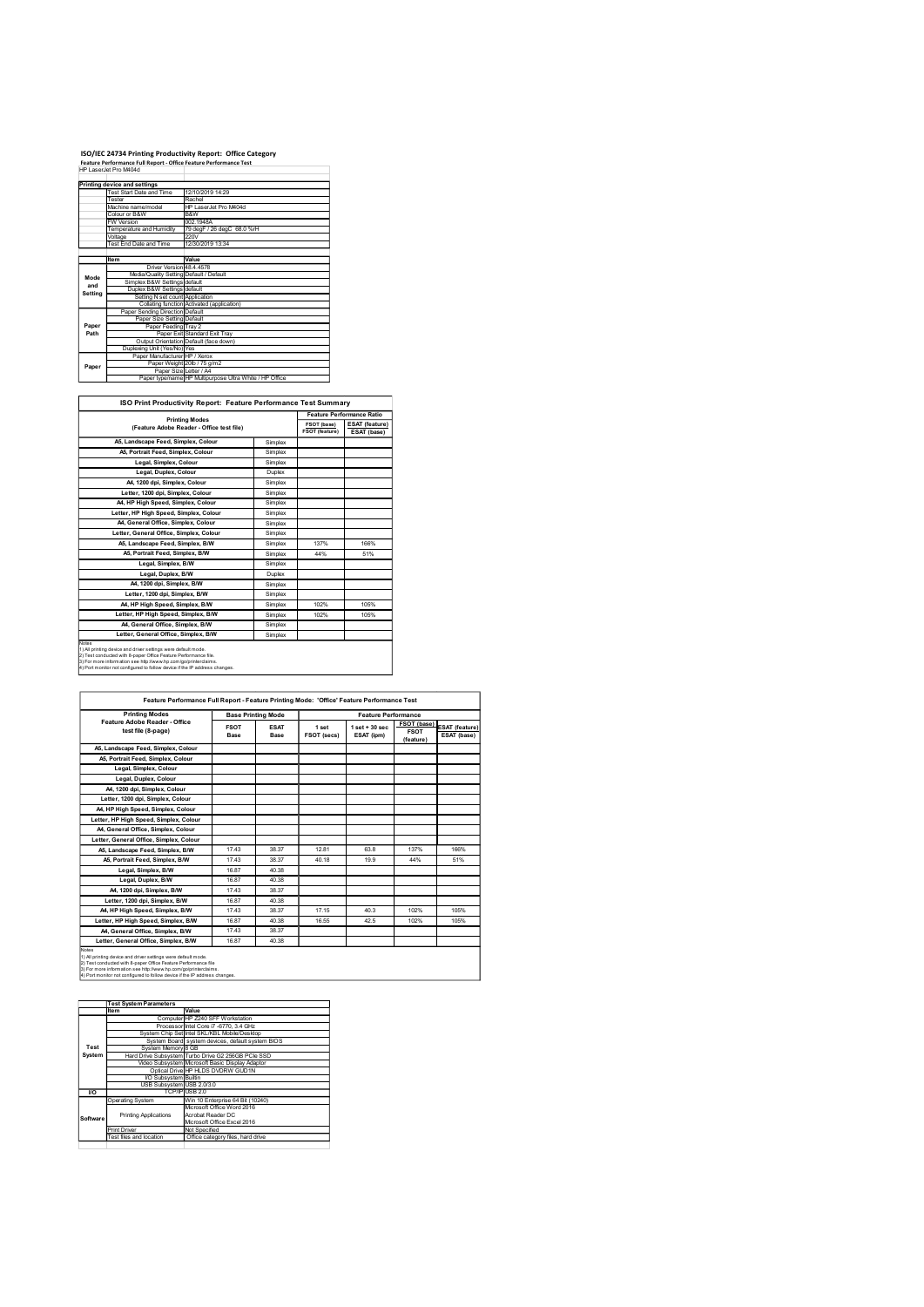### ISO/IEC 17629 First Print Out Time Report: Office Category

|                        |                                                                                                                                      | ISO/IEC 17629 First Print Out Time Report: Office Category |
|------------------------|--------------------------------------------------------------------------------------------------------------------------------------|------------------------------------------------------------|
|                        | <b>Full Detailed Test Report - LETTER</b>                                                                                            |                                                            |
| HP LaserJet Pro M404d  |                                                                                                                                      |                                                            |
|                        | <b>Printing device and settings</b>                                                                                                  |                                                            |
|                        | Test Start Date and Time                                                                                                             | 2/12/2019 16:36                                            |
|                        | Tester                                                                                                                               | Wing                                                       |
|                        | Machine name/model<br>Colour or B&W                                                                                                  | HP LaserJet Pro M404d<br>B&W                               |
|                        | W Version                                                                                                                            | 1903A                                                      |
|                        | Configuration (options)<br>Controller                                                                                                | Default<br>11400                                           |
|                        | Printing device page count                                                                                                           | Not Specified                                              |
|                        | Printing supplies page count                                                                                                         | Not Specified<br>72 degF / 22 degC 45.0 %rH                |
|                        | Temperature and Humidity<br>Voltage                                                                                                  | 220V                                                       |
|                        | Test End Date and Time                                                                                                               | 2/12/2019 17:05                                            |
|                        | <b>Item</b>                                                                                                                          | Value                                                      |
|                        | PDL and driver version                                                                                                               | 48.1.4421                                                  |
|                        |                                                                                                                                      | default<br>default                                         |
| Mode<br>and            | Print Quality mode                                                                                                                   | Short Edge                                                 |
| Setting                | <b>B&amp;W</b> settings                                                                                                              |                                                            |
|                        | Paper feed orientation<br>Paper type setting                                                                                         | default                                                    |
| Paper                  | Paper feeding                                                                                                                        | Standard cassette                                          |
|                        | Paper exit<br>Paper Path Output orientation                                                                                          | Standard exit tray<br>default (face up or face down)       |
|                        |                                                                                                                                      |                                                            |
|                        |                                                                                                                                      | ISO First Page Out Time Summary Report: Office Category    |
| Summary Report: Letter |                                                                                                                                      |                                                            |
|                        |                                                                                                                                      | FPOT from Ready (seconds)                                  |
| B&W                    | Simplex                                                                                                                              | 6.55                                                       |
|                        | Duplex                                                                                                                               |                                                            |
| Notes                  | 1) All printing device and driver settings were default mode.<br>2) For the B/W results, the print driver was set to "print in B/W". |                                                            |

|                                                        | <b>Printing device and settings</b><br>Test Start Date and Time<br>12/2019 16:36                                                              |                                          |                                                             |                                                 |             |             |              |                   |
|--------------------------------------------------------|-----------------------------------------------------------------------------------------------------------------------------------------------|------------------------------------------|-------------------------------------------------------------|-------------------------------------------------|-------------|-------------|--------------|-------------------|
|                                                        | Wing<br>Tester<br>Machine name/model<br>HP LaserJet Pro M404d                                                                                 |                                          |                                                             |                                                 |             |             |              |                   |
|                                                        | Colour or B&W<br>B&W<br>FW Version                                                                                                            |                                          |                                                             |                                                 |             |             |              |                   |
|                                                        | Configuration (options)                                                                                                                       | 1903A<br>Default                         |                                                             |                                                 |             |             |              |                   |
|                                                        | Controller<br>Printing device page count                                                                                                      | 11400<br>Not Specified                   |                                                             |                                                 |             |             |              |                   |
|                                                        | Printing supplies page count Not Specified                                                                                                    |                                          |                                                             |                                                 |             |             |              |                   |
|                                                        | 72 degF / 22 degC 45.0 %rH<br>Temperature and Humidity<br>20V<br>Voltage                                                                      |                                          |                                                             |                                                 |             |             |              |                   |
|                                                        | Test End Date and Time                                                                                                                        | 2/12/2019 17:05                          |                                                             |                                                 |             |             |              |                   |
|                                                        | ltem                                                                                                                                          | Value                                    |                                                             |                                                 |             |             |              |                   |
| Mode                                                   | PDL and driver version                                                                                                                        | 48.1.4421                                |                                                             |                                                 |             |             |              |                   |
| and<br>Setting                                         | Print Quality mode<br><b>B&amp;W</b> settings                                                                                                 | default<br>lefault                       |                                                             |                                                 |             |             |              |                   |
|                                                        | Paper feed orientation                                                                                                                        | Short Edge                               |                                                             |                                                 |             |             |              |                   |
| Paper                                                  | Paper type setting<br>Paper feeding                                                                                                           | default<br>Standard cassette             |                                                             |                                                 |             |             |              |                   |
| Paper Path                                             | Paper exit<br>Output orientation                                                                                                              | Standard exit tray                       | default (face up or face down)                              |                                                 |             |             |              |                   |
|                                                        |                                                                                                                                               |                                          |                                                             |                                                 |             |             |              |                   |
|                                                        | ISO First Page Out Time Summary Report: Office Category                                                                                       |                                          |                                                             |                                                 |             |             |              |                   |
| Summary Report: Letter                                 |                                                                                                                                               |                                          |                                                             |                                                 |             |             |              |                   |
|                                                        |                                                                                                                                               | FPOT from Ready (seconds)                |                                                             |                                                 |             |             |              |                   |
| B&W                                                    | Simplex                                                                                                                                       |                                          | 6.55                                                        |                                                 |             |             |              |                   |
| Notes                                                  | Duplex                                                                                                                                        |                                          |                                                             |                                                 |             |             |              |                   |
|                                                        | 1) All printing device and driver settings were default mode.<br>2) For the B/W results, the print driver was set to "print in B/W".          |                                          |                                                             |                                                 |             |             |              |                   |
|                                                        | 3) For more information see http://www.hp.com/go/printerclaims.<br>4) Port monitor not configured to follow device if the IP address changes. |                                          |                                                             |                                                 |             |             |              |                   |
|                                                        | 5) Page counts were collected after completion of the tests.                                                                                  |                                          |                                                             |                                                 |             |             |              |                   |
|                                                        |                                                                                                                                               |                                          |                                                             |                                                 |             |             |              |                   |
|                                                        |                                                                                                                                               |                                          |                                                             | ISO First Page Out Time Report: Office Category |             |             |              |                   |
| <b>Detailed Report: LETTER</b>                         |                                                                                                                                               |                                          | Word                                                        | Excel                                           | Adobe       | Average     | Delay Time   |                   |
|                                                        |                                                                                                                                               |                                          | (seconds)                                                   | (seconds)                                       | Reader      | (seconds)   |              |                   |
|                                                        |                                                                                                                                               |                                          |                                                             |                                                 | (seconds)   |             |              |                   |
|                                                        | FPOT from Ready - Simplex                                                                                                                     |                                          |                                                             |                                                 |             |             |              |                   |
|                                                        | FPOT from Ready - Duplex                                                                                                                      |                                          |                                                             |                                                 |             |             |              |                   |
| <b>Color Mode</b>                                      | FPOT from Sleep - Simplex                                                                                                                     |                                          |                                                             |                                                 | N/A         |             |              |                   |
|                                                        | Recovery Time                                                                                                                                 |                                          |                                                             |                                                 |             |             |              |                   |
|                                                        |                                                                                                                                               |                                          |                                                             |                                                 |             |             |              |                   |
|                                                        | FPOT from Off - Simplex                                                                                                                       |                                          |                                                             |                                                 |             |             |              |                   |
|                                                        | Warm-up Time                                                                                                                                  |                                          |                                                             |                                                 |             |             |              |                   |
|                                                        | FPOT from Ready - Simplex                                                                                                                     |                                          | 7.12                                                        | 6.51                                            | 6.01        | 6.55        | 48 Seconds   |                   |
|                                                        | FPOT from Ready - Duplex                                                                                                                      |                                          |                                                             |                                                 |             |             |              |                   |
|                                                        |                                                                                                                                               |                                          |                                                             |                                                 |             |             |              |                   |
| <b>B&amp;W</b> Mode                                    | FPOT from Sleep - Simplex                                                                                                                     |                                          |                                                             |                                                 | 8.15        |             | 61 Minutes   |                   |
|                                                        | Recovery Time                                                                                                                                 |                                          |                                                             |                                                 | 2.1         |             |              |                   |
|                                                        | FPOT from Off - Simplex                                                                                                                       |                                          |                                                             |                                                 | 33.28       |             |              |                   |
|                                                        | Warm-up Time                                                                                                                                  |                                          |                                                             |                                                 | 27.27       |             |              |                   |
| Notes                                                  |                                                                                                                                               |                                          |                                                             |                                                 |             |             |              |                   |
|                                                        | 1) All printing device and driver settings were default mode.<br>2) For the B/W results, the print driver was set to "print in B/W".          |                                          |                                                             |                                                 |             |             |              |                   |
|                                                        |                                                                                                                                               |                                          |                                                             |                                                 |             |             |              |                   |
|                                                        | 3) For more information see http://www.hp.com/go/printerclaims.<br>4) Port monitor not configured to follow device if the IP address changes. |                                          |                                                             |                                                 |             |             |              |                   |
|                                                        | 5) Page counts were collected after completion of the tests.                                                                                  |                                          |                                                             |                                                 |             |             |              |                   |
|                                                        | 6) Details for FPOT from Sleep are shown below.                                                                                               |                                          |                                                             |                                                 |             |             |              |                   |
|                                                        |                                                                                                                                               |                                          |                                                             |                                                 |             |             |              |                   |
| <b>HP Data Table</b><br><b>Detailed Report: LETTER</b> |                                                                                                                                               |                                          |                                                             |                                                 |             |             |              |                   |
|                                                        |                                                                                                                                               |                                          | FPOT Avg                                                    | FPOT (secs)                                     | FPOT (secs) | FPOT (secs) | Application  | <b>Delay Time</b> |
|                                                        |                                                                                                                                               |                                          | (secs)                                                      | Iteration 1                                     | Iteration 2 | Iteration 3 |              |                   |
|                                                        | FPOT from Sleep                                                                                                                               |                                          | <b>N/A</b>                                                  | N/A                                             | <b>N/A</b>  | <b>N/A</b>  | Adobe Reader |                   |
| <b>Color Mode</b>                                      | FPOT from Sleep (15 minutes)<br>HP/Non ISO Test                                                                                               |                                          | N/A                                                         | <b>N/A</b>                                      | N/A         | <b>N/A</b>  | Adobe Reader |                   |
|                                                        | FPO I from Ready, HP High Speed                                                                                                               |                                          | <b>N/A</b>                                                  | <b>N/A</b>                                      | N/A         | <b>N/A</b>  | Adobe Reader |                   |
|                                                        | HP/Non ISO Test<br>FPOT from Sleep                                                                                                            |                                          | 8.15                                                        | 8.13                                            | 8.17        | <b>N/A</b>  | Adobe Reader | 61 Minutes        |
|                                                        | FPOT from Sleep (15 minutes)                                                                                                                  |                                          |                                                             |                                                 |             |             |              |                   |
| <b>B&amp;W</b> Mode                                    | HP/Non ISO Test                                                                                                                               |                                          | 7.67                                                        | 7.63                                            | 7.70        | <b>N/A</b>  | Adobe Reader | 16 Minutes        |
|                                                        |                                                                                                                                               |                                          |                                                             |                                                 |             |             |              |                   |
|                                                        | <b>Test System Parameters</b>                                                                                                                 |                                          |                                                             |                                                 |             |             |              |                   |
|                                                        | Item                                                                                                                                          | Value                                    |                                                             |                                                 |             |             |              |                   |
|                                                        | Computer                                                                                                                                      |                                          | HP Z240 SFF Workstation                                     |                                                 |             |             |              |                   |
|                                                        | Processor<br>System Chip Set                                                                                                                  |                                          | ntel Core i7 -6770, 3.4 GHz<br>Intel SKL/KBL Mobile/Desktop |                                                 |             |             |              |                   |
| Test                                                   | System Board                                                                                                                                  |                                          | system devices, default system BIOS                         |                                                 |             |             |              |                   |
| System                                                 | System Memory<br>Hard Drive Subsystem                                                                                                         | B GB                                     | Turbo Drive G2 256GB PCle SSD                               |                                                 |             |             |              |                   |
|                                                        | Video Subsystem                                                                                                                               |                                          | Microsoft Basic Display Adaptor                             |                                                 |             |             |              |                   |
|                                                        | Optical Drive<br>I/O Subsystem                                                                                                                | <b>Builtin</b>                           | HP HLDS DVDRW GUD1N                                         |                                                 |             |             |              |                   |
|                                                        | USB Subsystem                                                                                                                                 | USB 2.0/3.0                              |                                                             |                                                 |             |             |              |                   |
| Printing<br>Device                                     | TCP/IP                                                                                                                                        | 10/1000                                  |                                                             |                                                 |             |             |              |                   |
| Connection                                             |                                                                                                                                               |                                          |                                                             |                                                 |             |             |              |                   |
|                                                        | Operating System                                                                                                                              |                                          | Win 10 Enterprise 64 Bit (10240)                            |                                                 |             |             |              |                   |
| Software                                               | Printing Applications                                                                                                                         | Microsoft Office 2016<br>Adobe Reader DC |                                                             |                                                 |             |             |              |                   |
|                                                        | Print Driver                                                                                                                                  | 48.1.4421                                |                                                             |                                                 |             |             |              |                   |
|                                                        |                                                                                                                                               |                                          |                                                             |                                                 |             |             |              |                   |
|                                                        |                                                                                                                                               |                                          |                                                             |                                                 |             |             |              |                   |
|                                                        |                                                                                                                                               |                                          |                                                             |                                                 |             |             |              |                   |
|                                                        |                                                                                                                                               |                                          |                                                             |                                                 |             |             |              |                   |
|                                                        |                                                                                                                                               |                                          |                                                             |                                                 |             |             |              |                   |
|                                                        |                                                                                                                                               |                                          |                                                             |                                                 |             |             |              |                   |
|                                                        |                                                                                                                                               |                                          |                                                             |                                                 |             |             |              |                   |

|                    | <b>Test System Parameters</b> |                                     |  |  |  |  |
|--------------------|-------------------------------|-------------------------------------|--|--|--|--|
|                    | Ite <sub>m</sub>              | Value                               |  |  |  |  |
|                    | Computer                      | HP Z240 SFF Workstation             |  |  |  |  |
|                    | Processor                     | Intel Core i7 -6770, 3.4 GHz        |  |  |  |  |
|                    | System Chip Set               | Intel SKL/KBL Mobile/Desktop        |  |  |  |  |
|                    | System Board                  | system devices, default system BIOS |  |  |  |  |
| Test               | <b>System Memory</b>          | 8 GB                                |  |  |  |  |
| System             | Hard Drive Subsystem          | Turbo Drive G2 256GB PCIe SSD       |  |  |  |  |
|                    | Video Subsystem               | Microsoft Basic Display Adaptor     |  |  |  |  |
|                    | Optical Drive                 | HP HLDS DVDRW GUD1N                 |  |  |  |  |
|                    | I/O Subsystem                 | Builtin                             |  |  |  |  |
|                    | <b>USB Subsystem</b>          | USB 2.0/3.0                         |  |  |  |  |
| Printing<br>Device | TCP/IP                        | 10/1000                             |  |  |  |  |
| Connection         |                               |                                     |  |  |  |  |
|                    | Operating System              | Win 10 Enterprise 64 Bit (10240)    |  |  |  |  |
|                    | <b>Printing Applications</b>  | Microsoft Office 2016               |  |  |  |  |
| Software           |                               | Adobe Reader DC                     |  |  |  |  |
|                    | <b>Print Driver</b>           | 48.1.4421                           |  |  |  |  |